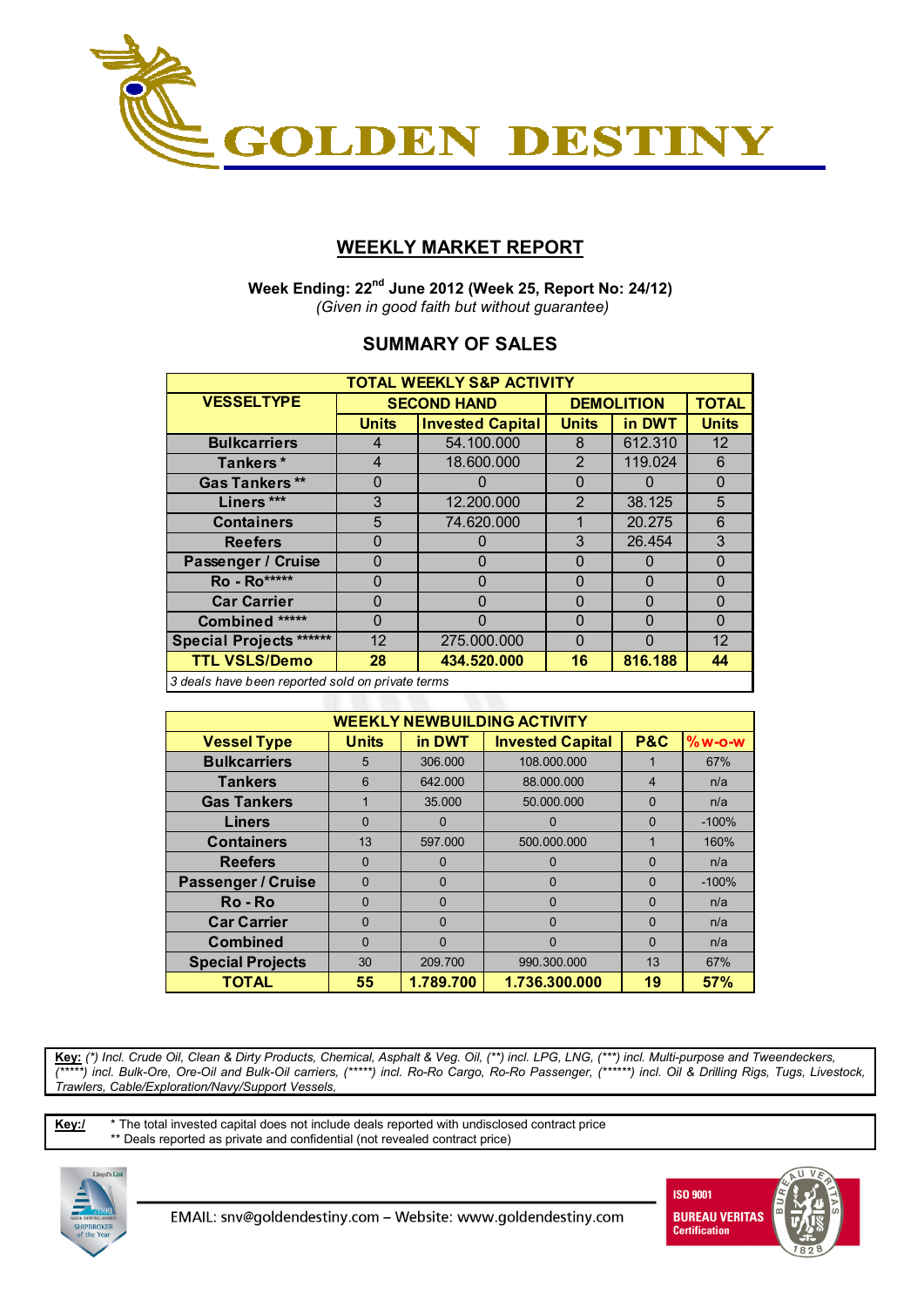# **SECONDHAND TONNAGE SOLD FOR FURTHER TRADING**

# **S&P INDEX**

|                                                | <b>DRY BULK CARRIERS</b>                                                                                                                                      | US\$/Dwt |
|------------------------------------------------|---------------------------------------------------------------------------------------------------------------------------------------------------------------|----------|
| <b>ENERGY ANGEL</b>                            | 77,697 DWT BLT 98 JPN 7 HO HA B&W 13,901 BHP<br>SOLD FOR ABT US \$12,5 MIL TO INDONESIAN BYRS                                                                 | 160.88   |
| <b>CAPSTONE</b>                                | 75,595 DWT BLT 00 JPN 7 HO HA B&W 12,401 BHP<br>SOLD FOR ABT US \$13,6 MIL TO GREEK BYRS                                                                      | 179.91   |
| <b>MEGHNA PRIDE</b>                            | 48,139 DWT BLT 97 POL 5 HO HA CR 4 x 35 T SULZER 11,789 BHP<br>SOLD FOR ABT US \$9,5 MIL TO EUROPEAN BYRS - OPEN HATCH                                        | 197.35   |
| <b>EMERALD OCEAN</b>                           | 33,355 DWT BLT 09 JPN 5 HO HA CR 4 x 30 T MITSUBISHI 8,498 BHP<br>SOLD FOR ABT US \$18,5 MIL TO UNDISCLOSED BYRS                                              | 554.64   |
|                                                | <b>TANKERS</b>                                                                                                                                                | US\$/Dwt |
| <b>MAERSK CASSANDRA</b>                        | 45,999 DWT BLT 95 KRS DH 8 TNKS COATED OIL CAP. 51,665 CBM B&W 10,143 BHP<br>SOLD FOR AN UNDISCLOSED PRICE TO UNDISCLOSED BYRS<br>Previous enbloc deal failed | N/A      |
| <b>TITAN WISDOM</b>                            | 7,014 DWT BLT 12 CHR DH 10 TNKS COILED OIL CAP. CBM MAN-B&W 3,998 BHP<br>SOLD FOR ABT US \$8,6 MIL TO CHINESE BYRS                                            | 1226.12  |
| OZAY-4                                         | 5,707 DWT BLT 05 TRK DH 10 TNKS CTD / CLD OIL CAP. 6,582 CBM MAN-B&W 3,916 BHP<br>SOLD FOR ABT US \$6,7 MIL TO RUSSIAN BYRS                                   | 1174.00  |
| <b>EISHIN MARU No. 15</b>                      | 4,999 DWT BLT 95 JPN DB 8 TNKS COILED OIL CAP. 5,535 CBM AKASAKA 4,000 BHP<br>SOLD FOR ABT US \$3,3 MIL TO FAR EASTERN BYRS                                   | 660.13   |
|                                                |                                                                                                                                                               |          |
|                                                | <b>LINERS</b>                                                                                                                                                 | US\$/Dwt |
| <b>CICLOPE</b>                                 | 29,319 DWT BLT 85 JPN 6 HO HA CR 3 x 25 T 514 TEU SULZER 6,843 BHP<br>SOLD FOR ABT US \$3,1 MIL TO TURKISH BYRS                                               | 105.73   |
| <b>BALSA 72</b>                                | 6,687 DWT BLT 99 JPN 3 HO HA CR 1 x 30 - CR 2 x 15 T B&W 3,800 BHP<br>SOLD FOR ABT US \$2,9 MIL TO UNDISCLOSED BYRS                                           | 433.68   |
| <b>BBC ARAMIS</b>                              | 3,490 DWT BLT 04 SVK 1 HO HA CR 20 x 35 T 167 TEU MAK 2,447 BHP<br>SOLD FOR ABT US \$6,2 MIL TO INDONESIAN BYRS-OLD SALE                                      | 1776.50  |
|                                                | <b>CONTAINERS</b>                                                                                                                                             | US\$/Dwt |
| <b>OOCL HONG KONG</b><br><b>OOCL CHINA</b>     | 67,637 DWT BLT 95 KRS 8 HO 15 HA 5,344 TEU SULZER 66,124 BHP<br>67,625 DWT BLT 96 KRS 8 HO 15 HA 5,344 TEU SULZER 66,124 BHP                                  |          |
|                                                | SOLD ENBLOC FOR ABT US \$31.15 MIL EACH TO GREEK BYRS<br>INCL 3 YRS TC B USD 26800 USD                                                                        | 460.63   |
| <b>MAGELLAN STAR</b><br><b>PIONEER BUZZARD</b> | 7,968 DWT BLT 02 DEU 4 HO HA 735 TEU MAK 9,789 BHP<br>7,957 DWT BLT 02 DEU 4 HO HA 735 TEU MAK 8,973 BHP                                                      |          |
|                                                | SOLD ENBLOC FOR ABT US \$5.50 MIL EACH TO UNDISCLOSED BYRS<br><b>WITH FINANCING</b>                                                                           | 691.22   |

**PIRAEUS OFFICE: 57** AKTI MIAOULI 18536, GREECE TEL: +30 210 4295000 **ISTANBUL OFFICE**: BARBAROS MH.ATATURK CD. IHLAMUR SOK. AGAOGLU MY PRESTIGE PLAZA, F: 5 / R: 40 – TEL: +90 216 688 39 33 *EMAIL: snv@goldendestiny.com WEBSITE*: *www.goldendestiny.com*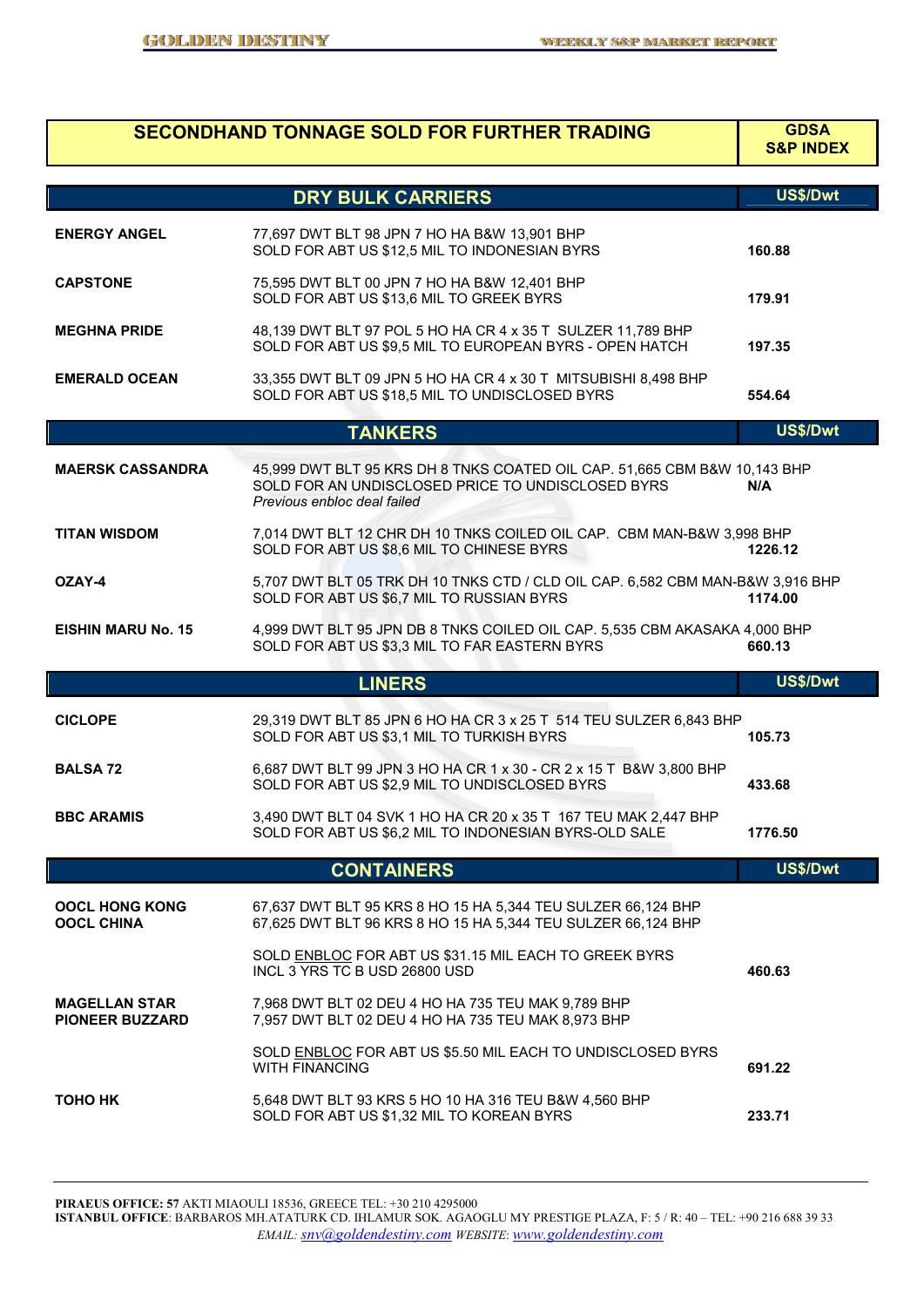|                                                                                                                                                                                                                                                             | <b>SPECIAL PROJECTS</b>                                                                                                                                                                                                                                                                                                                                                                                                          | <b>US\$/Dwt</b> |
|-------------------------------------------------------------------------------------------------------------------------------------------------------------------------------------------------------------------------------------------------------------|----------------------------------------------------------------------------------------------------------------------------------------------------------------------------------------------------------------------------------------------------------------------------------------------------------------------------------------------------------------------------------------------------------------------------------|-----------------|
|                                                                                                                                                                                                                                                             | <b>MAERSK PEREGRINO</b> <i>(FPSO)</i> 307,284 DWT BLT 08 CHR WARTSILA 39,972 BHP<br>SOLD FOR AN UNDISCLOSED PRICE TO UNDISCLOSED BYRS                                                                                                                                                                                                                                                                                            | N/A             |
| <b>BEE HIVE</b> (PSV)<br><b>BUMBLE BEE</b> (PSV)<br><b>QUEEN BEE(PSV)</b><br><b>DRONE BEE</b> (PSV)<br><b>MASON BEE(PSV)</b><br><b>BEE STING(PSV)</b><br><b>BAYOU BEE(PSV)</b><br><b>WORKER BEE(PSV)</b><br><b>BUSY BEE</b> (PSV)<br><b>HONEY BEE</b> (PSV) | 3,134 DWT BLT 10 USA CUMMINS 4,666 BHP<br>3,134 DWT BLT 10 USA CUMMINS 4,054 BHP<br>3,134 DWT BLT 10 USA CUMMINS 4,666 BHP<br>3,048 DWT BLT 11 USA CUMMINS 4,666 BHP<br>3,048 DWT BLT 12 USA CUMMINS 4,666 BHP<br>2,799 DWT BLT 09 USA CUMMINS 4,054 BHP<br>2,799 DWT BLT 09 USA CUMMINS 4,054 BHP<br>2,799 DWT BLT 09 USA CUMMINS 4,054 BHP<br>2,799 DWT BLT 09 USA CUMMINS 4,666 BHP<br>2,462 DWT BLT 09 USA CUMMINS 4,666 BHP |                 |
|                                                                                                                                                                                                                                                             | SOLD ENBLOC FOR ABT US \$275 MIL TO US BYRS                                                                                                                                                                                                                                                                                                                                                                                      | 9,432.02        |
| <b>SHELF EXPRESS(PSV)</b>                                                                                                                                                                                                                                   | 1,550 DWT BLT 86 NTH DEUTZ 4,300 BHP<br>SOLD FOR AN UNDISCLOSED PRICE TO DANISH BYRS                                                                                                                                                                                                                                                                                                                                             | N/A             |

### **NEWBUILDING MARKET - ORDERS**

#### **BULKCARRIERS**

**64,000 DWT** 4 units ordered by **Jiangsu Steamship** (PRC) at **Yangzijiang Shipbuilding** (PRC). Price around usd \$ 108 mil enbloc. Dely 5-7-9-12/2014

**50,000 DWT** 1 unit ordered by **Nanjing Hengrui Shipping** (PRC) at **Nanjing Wujiazui** (PRC). Price undisclosed. Dely 2014 (option for 1 more)

## **TANKERS**

**160,000 DWT** *(Shuttle)* 2 units ordered by **Chevron** (US) at **Samsung Heavy Industries** (SKR). Price undisclosed. Dely 2014

**110,000 DWT** 2 units ordered by **Seatankers Mgmt** (CYP) at **Dalian Shipbuilding Industry** (PRC). Price usd \$ 44 mil each. Dely 12/2013-3/2014

**51,000 DWT** 2 units ordered by **Pleiades Shipping Agents** (GR) at **STX Shipbuilding** (SKR). Price undisclosed. Dely 2013-2014 (This order follows the initial order of last year for 4 vessels)

#### **GAS TANKERS**

**LPG 35,000 DWT** 1 unit ordered by **Geogas Maritime SAS** (SWISS) at **Hyundai Mipo** (SKR). Price \$ 50 mil. Dely 1/2014 ( 35,000cbm. Two now on order)

#### **CONTAINERS**

**50,000 DWT** 1 unit ordered by **Tamke Dietrich** (GER) at **Jinling** (PRC). Price undisclosed. Dely 12/2014 (4800teu)

**50,000 DWT** 10 units ordered by **Zodiac Maritime** (UK) at **Hanjin Subic Bay** (PHIL). Price usd \$ 45 mil. Dely 2014-2016 (5000teu)

**23,500 DWT** 2 units ordered by **Avin International** (GR) at **Zhejiang Ouhua** (PRC). Price usd \$ 25 mil each. Dely 12/2013- 3/2014 (1700teu. Option two more. CV Topaz 1700 design. Neptun ship design. First container order for this owner)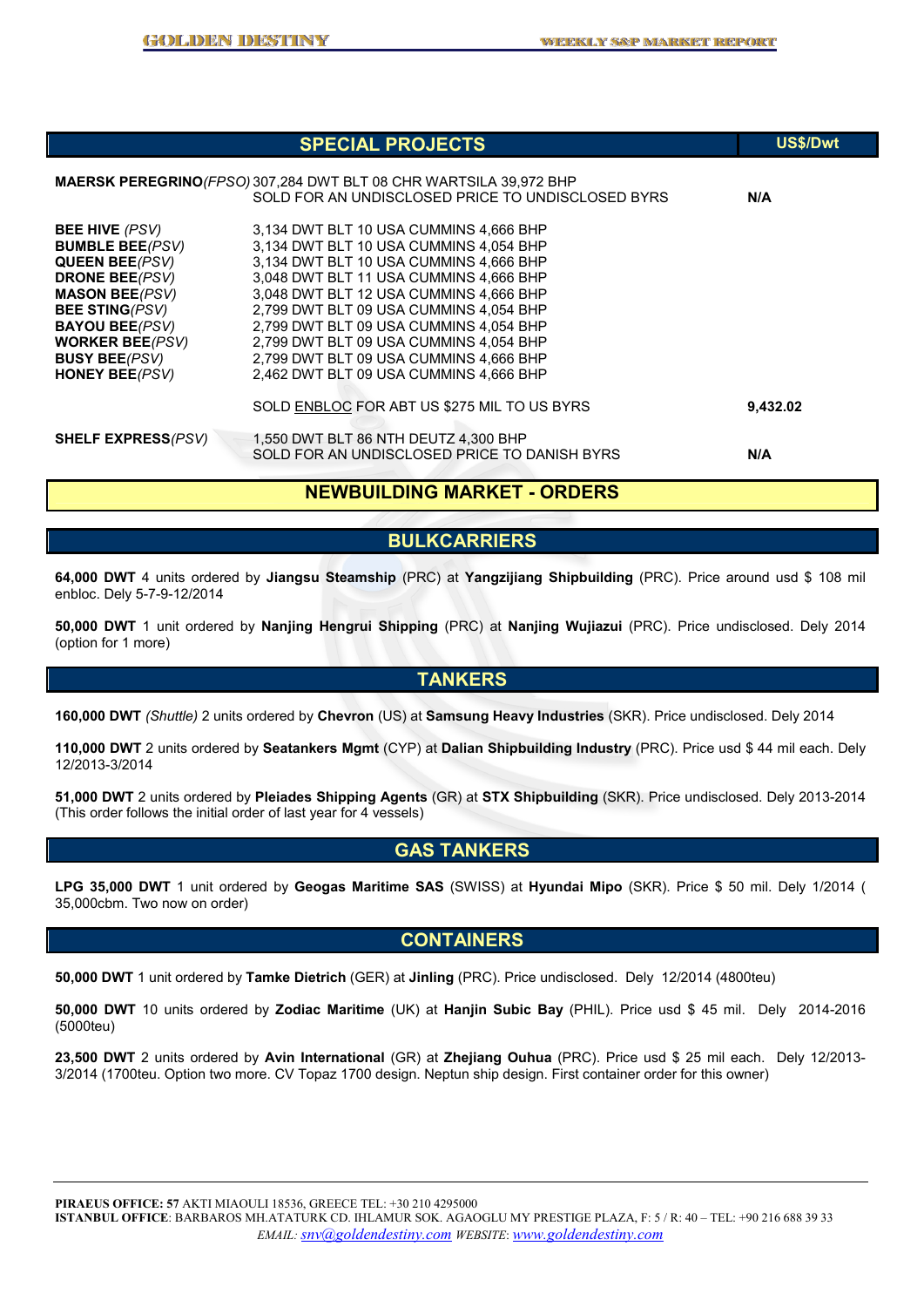#### **SPECIAL PROJECTS**

**50,000 DWT** *(Heavy load carriers)* 2 units ordered by **Da Sin Shipping** (SPORE) at **Jiangsu Hantong Ship HI** (PRC). Price undisclosed. Dely 1Q+3Q/2013. The vessels have been ordered to service a long-term contract for the shipment of wind farm plant from China to Europe. The design has been based on a modified version of the "Dolphin 57" type bulk carrier and features a 42m wide open deck)

**20,000 DWT** *(Heavy lifting)* 2 units ordered by **Spliethoff's Bevracht** (NTH) at **Zhejiang Ouhua** (PRC). Price undisclosed. Dely 2013-2014

**5,700 DWT** *(Platform Supply)* 2 units ordered by **Farstad Shipping** (NOR) at **STX OSV** (NOR). Price usd 117.4 mil each. Dely 3q/2014-4q/2014 (PSV07. Loa 94.5m, beam 21m and the vessels have been ordered to service a six year charter to Statoil with an option for extension 1/1/1 years)

**4,800 DWT** *(Platform Supply)* 1 unit ordered by **Vestland Rederi SA** (NOR) at **Hellesoy** (NOR). Price usd 55.5mil each. Dely 12/2012 (VS-485 design. Two now ordered)

**4,700 DWT** *(Platform Supply)* 8 units ordered by **Deep Sea Supply ASA** (NOR) at **Zhejiang Shipyard** (PRC). Price usd 38mil each. Dely 2013-2014 (Ulstein PX-105CD design. Options exercised. 12 now ordered)

**2,000 DWT** *(Anchor Handling)* 5 units ordered by **Viko Offshore** (SKR) at **Onishigumi** (JPN). Price undisclosed. Dely end 2012- 2013

**1,475 DWT** *(Anchor Handling)* 4 units ordered by **Martens Group** (USA) at **Yuexin** (PRC). Price undisclosed. Dely within 2014 (68tons bollard pull. 14 now ordered)

*Platform Supply* 2 units ordered by **Halul Offshore** (QATAR) at **Larsen & Toubro** (INDIA). Price usd \$ 22 mil. Dely 2014 (DP2)

*Anchor handling* 2 units ordered by **Halul Offshore** (QATAR) at **Larsen & Toubro** (INDIA). Price usd \$ 22 mil. Dely 2014

*Jack up drilling rig* 1 unit ordered by **Perisai Petroleum** (MAL) at **PPL Shipyard** (SPORE). Price \$ 208mil. Dely 6/2014

*Semi-submersible Drilling rig* 1 unit ordered by **LLOG** (US exploration company) at **Hyundai Heavy Industries** (SKR). Price \$ 100mil. Dely early 2014 (option for 1 more)

## **DEMOLITION MARKET**

| <b>WEEKLY DEMOLITION ACTIVITY PER VESSEL TYPE</b> |                                 |          |                                 |          |                                           |  |  |  |
|---------------------------------------------------|---------------------------------|----------|---------------------------------|----------|-------------------------------------------|--|--|--|
| <b>VESSEL TYPE</b>                                | <b>WEEK 25-2012</b>             |          | <b>WEEK 24-2012</b>             |          | <b>DEMOLITION ACTIVITY</b>                |  |  |  |
|                                                   | <b>No. of Vessels</b><br>in DWT |          | <b>No. of Vessels</b><br>in DWT |          | <b>Weekly change</b><br>in No. of vessels |  |  |  |
| <b>Bulkcarriers</b>                               | 8                               | 612.310  | 6                               | 205.902  | 33%                                       |  |  |  |
| Tankers *                                         | $\mathcal{P}$                   | 119.024  |                                 | 95.649   | 100%                                      |  |  |  |
| <b>Liners</b>                                     | $\mathcal{P}$                   | 38.125   | O                               | 0        | N/A                                       |  |  |  |
| <b>Containers</b>                                 |                                 | 20.275   | $\Omega$                        | O        | N/A                                       |  |  |  |
| <b>Reefers</b>                                    | 3                               | 26.454   |                                 | 9.360    | 200%                                      |  |  |  |
| Passenger / Cruise                                | O                               | O        | O                               | $\Omega$ | N/A                                       |  |  |  |
| <b>Ro</b> - Ro*****                               | $\Omega$                        | $\Omega$ | n                               | $\Omega$ | N/A                                       |  |  |  |
| <b>Car Carrier</b>                                | O                               | ი        | n                               | 0        | N/A                                       |  |  |  |
| Combined ***                                      | O                               | 0        | n                               | $\Omega$ | N/A                                       |  |  |  |
| <b>Special Projects ****</b>                      | 0                               | O        | n                               | $\Omega$ | N/A                                       |  |  |  |
| <b>TOTAL</b>                                      | 16                              | 816.188  | 8                               | 310.911  | 100%                                      |  |  |  |

| <b>WEEKLY DEMOLITION ACTIVITY PER DEMO COUNTRY</b> |                                 |         |                                 |          |                                           |  |  |  |
|----------------------------------------------------|---------------------------------|---------|---------------------------------|----------|-------------------------------------------|--|--|--|
| <b>DEMO COUNTRY</b>                                | <b>WEEK 25-2012</b>             |         | <b>WEEK 24-2012</b>             |          | <b>DEMOLITION ACTIVITY</b>                |  |  |  |
|                                                    | <b>No. of Vessels</b><br>in DWT |         | <b>No. of Vessels</b><br>in DWT |          | <b>Weekly change</b><br>in No. of vessels |  |  |  |
| <b>Bangladesh</b>                                  |                                 | 277.755 | 4                               | 212.246  | $0\%$                                     |  |  |  |
| India                                              | 6                               | 192.030 | 0                               | 56.550   | 400%                                      |  |  |  |
| <b>Pakistan</b>                                    |                                 | 29.125  | $\Omega$                        | $\Omega$ | 100%                                      |  |  |  |
| China                                              |                                 | 307.372 | 0                               | 42.115   | 200%                                      |  |  |  |
| Turkey                                             |                                 | 9.906   | $\Omega$                        | $\Omega$ | 100%                                      |  |  |  |
| <b>Various</b>                                     |                                 |         | $\Omega$                        | $\Omega$ | 0%                                        |  |  |  |
| <b>Unknown</b>                                     | $\Omega$                        | O       | $\Omega$                        |          | $0\%$                                     |  |  |  |
| <b>TOTAL</b>                                       | 16                              | 816.188 | 8                               | 310.911  | 100%                                      |  |  |  |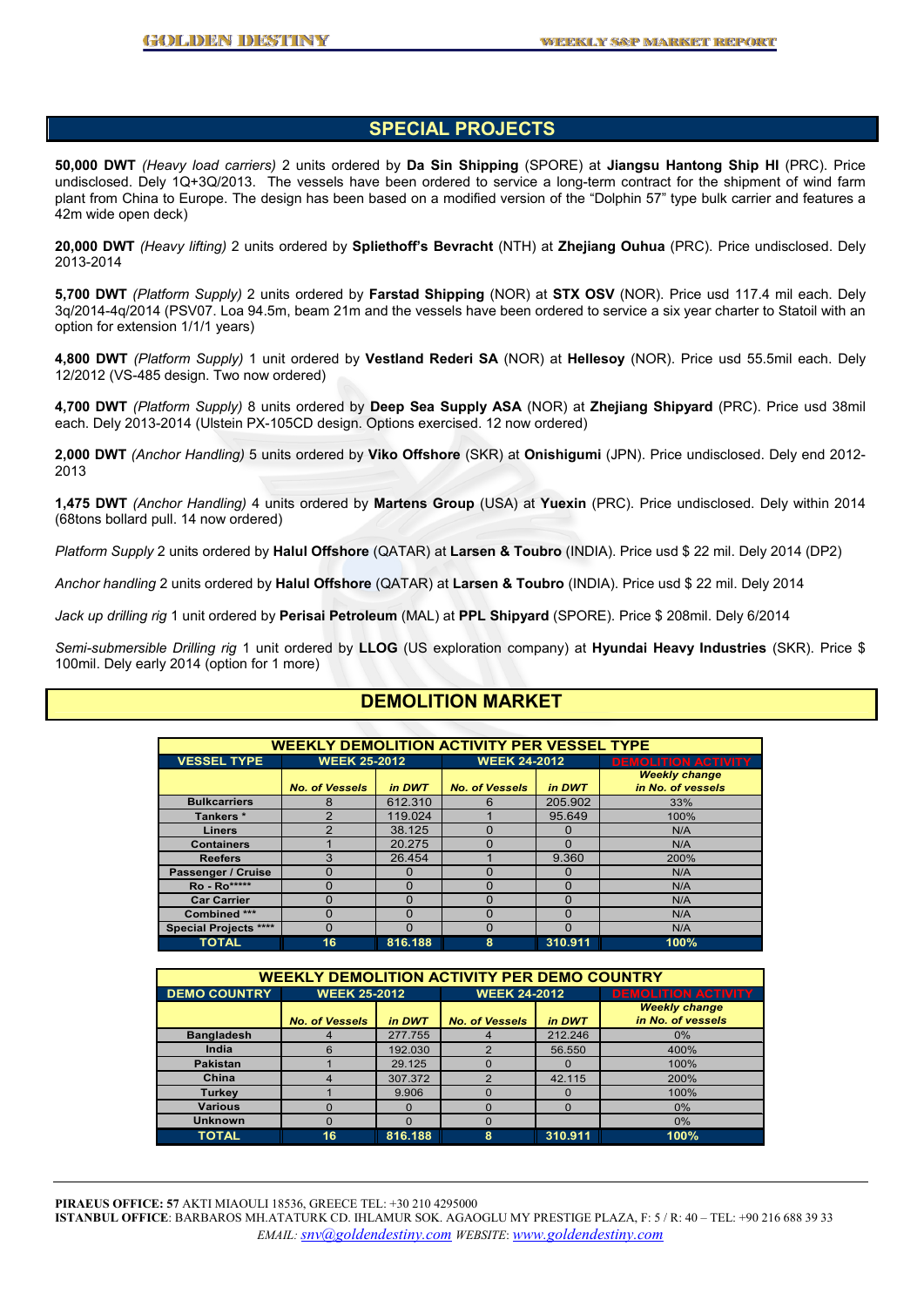|                                 | <b>DEMOLITION</b><br>Note: The reported demolition sales might not reflect the current demolition market | $$/LDT$ &<br><b>DEMO COUNTRY</b> |
|---------------------------------|----------------------------------------------------------------------------------------------------------|----------------------------------|
| <b>BC "NIITAKA MARU"</b>        | 180,972 DWT BLT 88 JPN LDT 21,500<br>WITH 400T BUNKERS                                                   | 370 CHINA                        |
| BC "LEON V"                     | 146,019 DWT BLT 87 JPN LDT 18,000                                                                        | 385 BANGLADESH                   |
| <b>TNK "PIONEER"</b>            | 96,724 DWT BLT 93 KRS LDT 14,164                                                                         | 397 INDIA                        |
| <b>BC "BESTORE TRE"</b>         | 75,631 DWT BLT 84 BRZ LDT 13                                                                             | 391 BANGLADESH                   |
| <b>BC "OCEAN MERRY"</b>         | 61,349 DWT BLT 82 JPN LDT 12,040<br><b>INCL 400T ON BUNKERS</b>                                          | 360 CHINA                        |
| <b>BC "GOLDEN HUAHAI"</b>       | 46,745 DWT BLT 83 KRS LDT 11,688                                                                         | N/A BANGLADESH                   |
| <b>BC "RAKU YOH"</b>            | 44,776 DWT BLT 92 JPN LDT 9,022<br><b>INCL 600T ON BUNKERS</b>                                           | 405 CHINA                        |
| <b>BC "ENDEAVOR"</b>            | 35,368 DWT BLT 85 JPN LDT 7,697<br><b>INCL. FULL SPARES</b>                                              | 385 INDIA                        |
| <b>GENERAL CARGO "TIRAN"</b>    | 29,125 DWT BLT 84 JPN LDT 6,243                                                                          | 388 PAKISTAN                     |
| <b>TNK "ASIA STAR"</b>          | 22,300 DWT BLT 82 KRS LDT 5,821                                                                          | N/A INDIA                        |
| <b>BC "HARISSA"</b>             | 21,450 DWT BLT 77 JPN LDT 5,826                                                                          | 380 INDIA                        |
| <b>CONTAINER "MSC PROSPECT"</b> | 20,275 DWT BLT 94 POL                                                                                    | 350 CHINA                        |
| <b>REEFER "SPRING DRAGON"</b>   | 9,906 DWT BLT 84 KRS                                                                                     | 307 TURKEY                       |
| FISHING "REF VEGA"              | 9,360 DWT BLT 84 GDR                                                                                     | N/A BANGLADESH                   |
| <b>GENERAL CARGO "TETEVEN"</b>  | 9,000 DWT BLT 90 BUL LDT 4,528                                                                           | 355 INDIA                        |
| <b>REEFER "SARAMATI"</b>        | 7,188 DWT BLT 86 JPN LDT 3,927                                                                           | 350 INDIA                        |